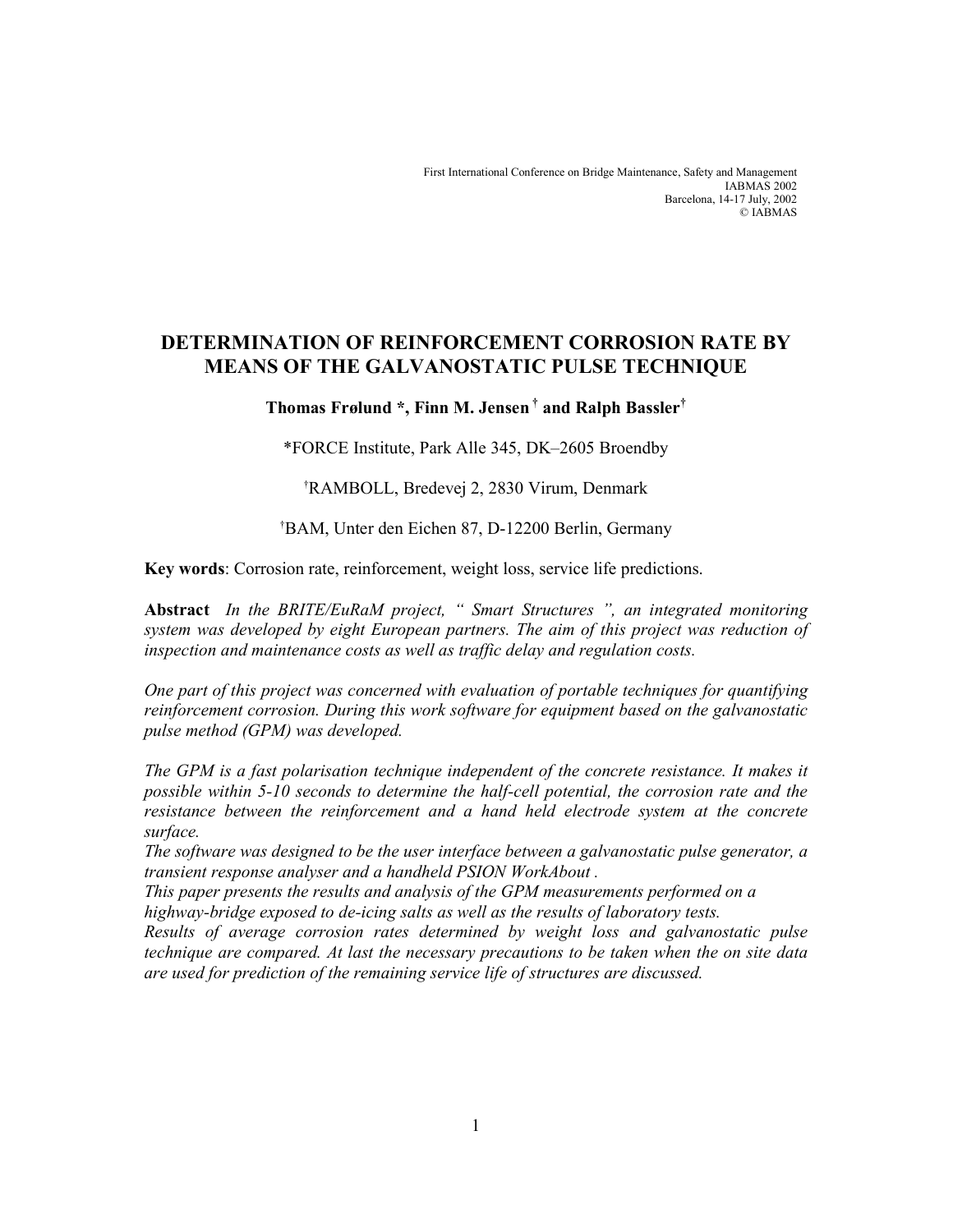## 1. INTRODUCTION

A high number of the European infrastructure has reached an age where the capital costs have decreased, but the inspection and maintenance costs have grown to such extent that they constitute a major part of the current costs of running the infrastructural system [1]. In the BRITE/EuRaM project, " Smart Structures ", an integrated monitoring system was developed by eight European partners. The aim of this project was reduction of inspection and maintenance costs as well as traffic delay and regulation costs.

One part of this project was concerned with evaluation of portable techniques for quantifying reinforcement corrosion. During this work software for equipment based on the galvanostatic pulse method (GPM) was developed. After developing the software, 3 Galvanostatic Pulse equipment's were produced by FORCE Institute, one for laboratory tests and two for on site tests. [2]

#### 2. THE GALVANOSTATIC PULSE METHOD (GPM)

Galvanostatic pulse method is a rapid non-destructive polarisation technique, which has been used for evaluation of reinforcement corrosion both in laboratory and on site.

A short time anodic current pulse is impressed to reinforcement galvanostatically from a counter electrode placed on concrete surface together with a reference electrode. The applied current is normally in the range of 5 to 400 µA and the typical pulse duration is up to 10 seconds. The small anodic current results in change of reinforcement potential, which is recorded as a function of polarisation time. Reinforcement is polarised in anodic direction compared to its free corrosion potential. Typical potential transient response is shown in Fig. 1.



Fig.1 Typical polarisation pattern

 $\overline{1}$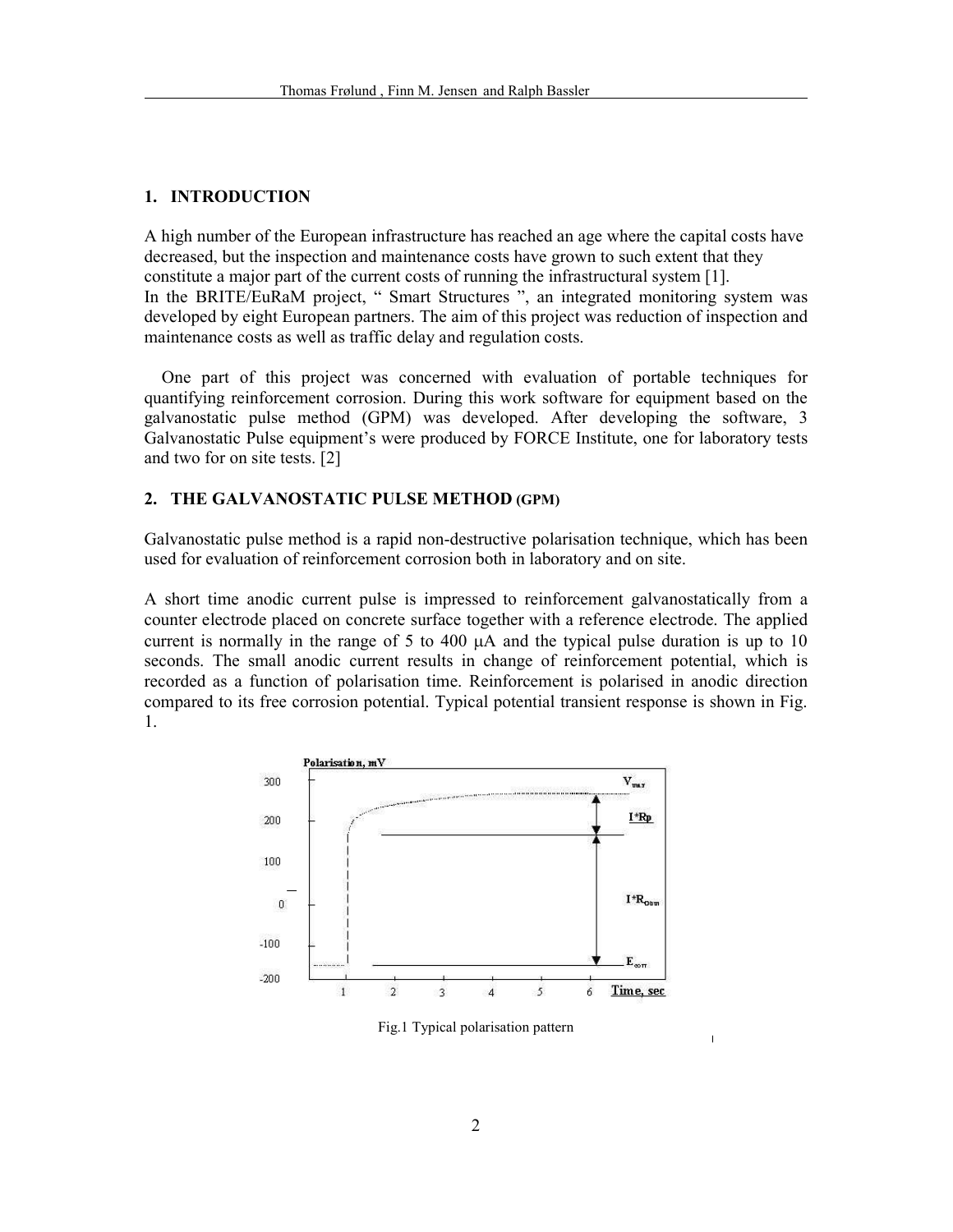When the constant current I<sub>app</sub> is applied to the system, the polarised potential of reinforcement  $V_t$ , at given time t can be expressed as:

$$
V_t = I_{app} [ R_p [ 1 - exp(-t / R_p C_{dl})) ] + R_{\Omega} ]
$$

where:  $R_p$  = polarisation resistance  $C_{\rm dl}$  = double layer capacitance  $R_{\Omega}$  = ohmic resistance

After the polarisation resistance  $R_p$  is determined by means of this analysis, the corrosion current  $I_{corr}$  can be calculated from Stern Geary equation<sup>5</sup>:

 $I_{corr} = B/R_p$ 

where B is an empirical constant determined to be 25 mV for actively corroding steel and 50 mV for passive steel.

The DC polarisation resistance technique with calculation of the instantaneous corrosion current, I<sub>corr</sub>, from Stern Geary equation, has been applied extensively since 1970.

The problem is that in real structures the area of counter electrode is much smaller than that of the working electrode (reinforcement) and the electrical signal tends to vanish with increasing distance.

As a result, the measured effective polarisation resistance can not be converted to a corrosion rate.

To overcome this problem a second concentric counter electrode, (Guardring) has been used to confine the current to the area of the central CE Fig 3.



Fig 2. Schematic set-up is showing the confined area.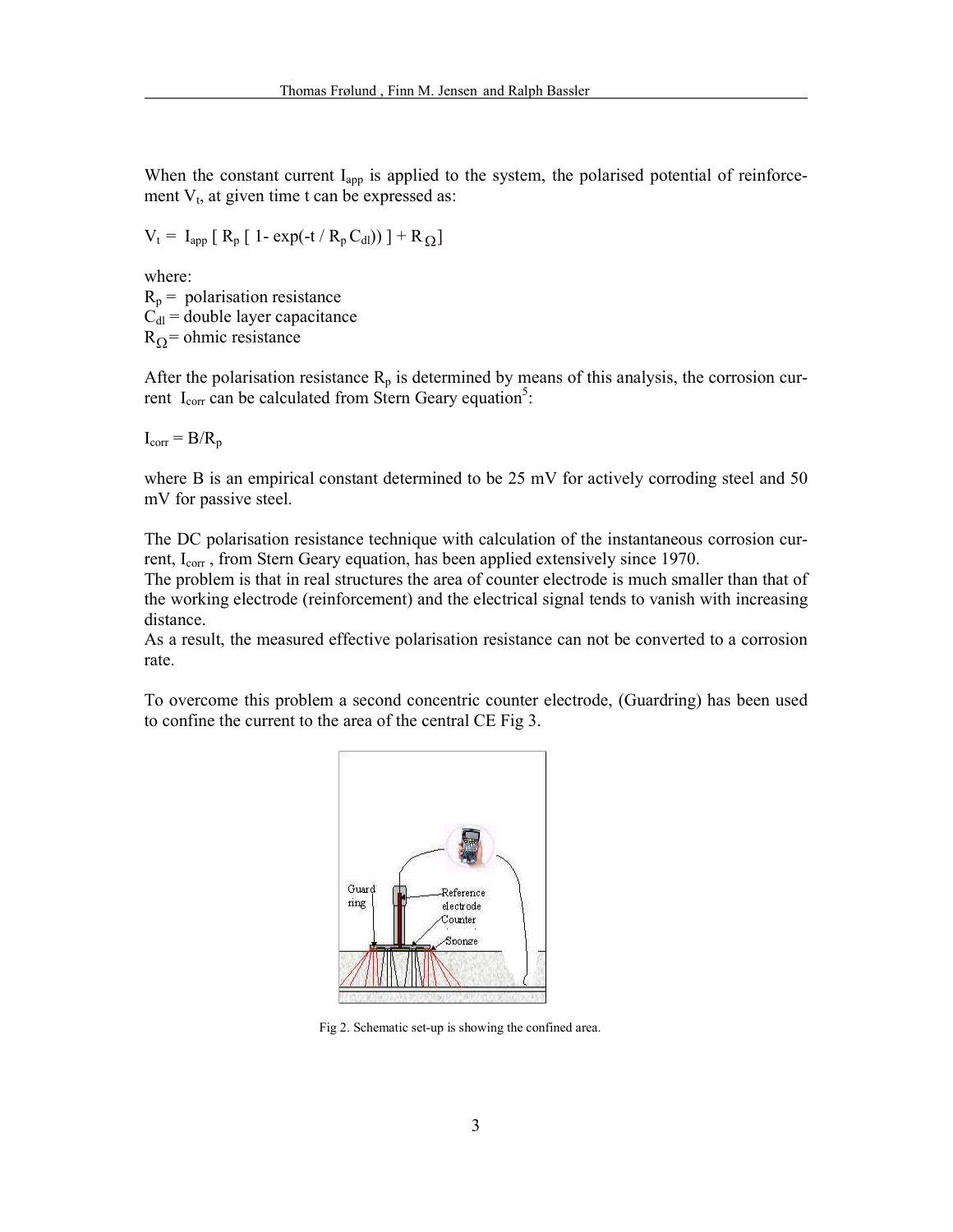When the diameter of the reinforcement and the exposed length of the reinforcement (counter electrode diameter) are known the instantaneous corrosion rate can be calculated.

#### 3. ON-SITE INVESTIGATIONS

The project choose to use the Skovdiget bridge north of Copenhagen, Denmark as a test bridge, as the bridge has serious problems with most of the relevant deterioration mechanisms (chloride, carbonation, corrosion, ASR, freeze/thaw). Two parallel bridges were built in 1965- 67, where the highway crosses over a railway line, a parking lot and two minor roads. The eastern bridge was rehabilitated extensively at a very high price in 1978, after which the western bridge have only received much less rehabilitation, but substantial inspection, testloadings, probabilistic assessment etc., which essentially have kept the bridge in function at a much less cost that the eastern part.

Initial inspections, core investigations and chloride profiling in 1999 (fig 4.) pointed out column no. S303 to be attractive to corrosion rate measurements. Electrical continuity in the reinforcement was checked and a permanent connection was welded to the reinforcement.



Chloride profiles in 1999 at level 0.3 m and 1 m

Fig. 3. The vertical reinforcement (Ø35 mm) is typically in 60 mm depth and the horizontal (Ø14 mm) in 40 mm dept. Already in 1999 the chloride content in level 0.3 m is so high that active corrosion can be expected.

In September 2000 and in April 2001 corrosion rates were determined as well as the half-cell potentials (fig 4).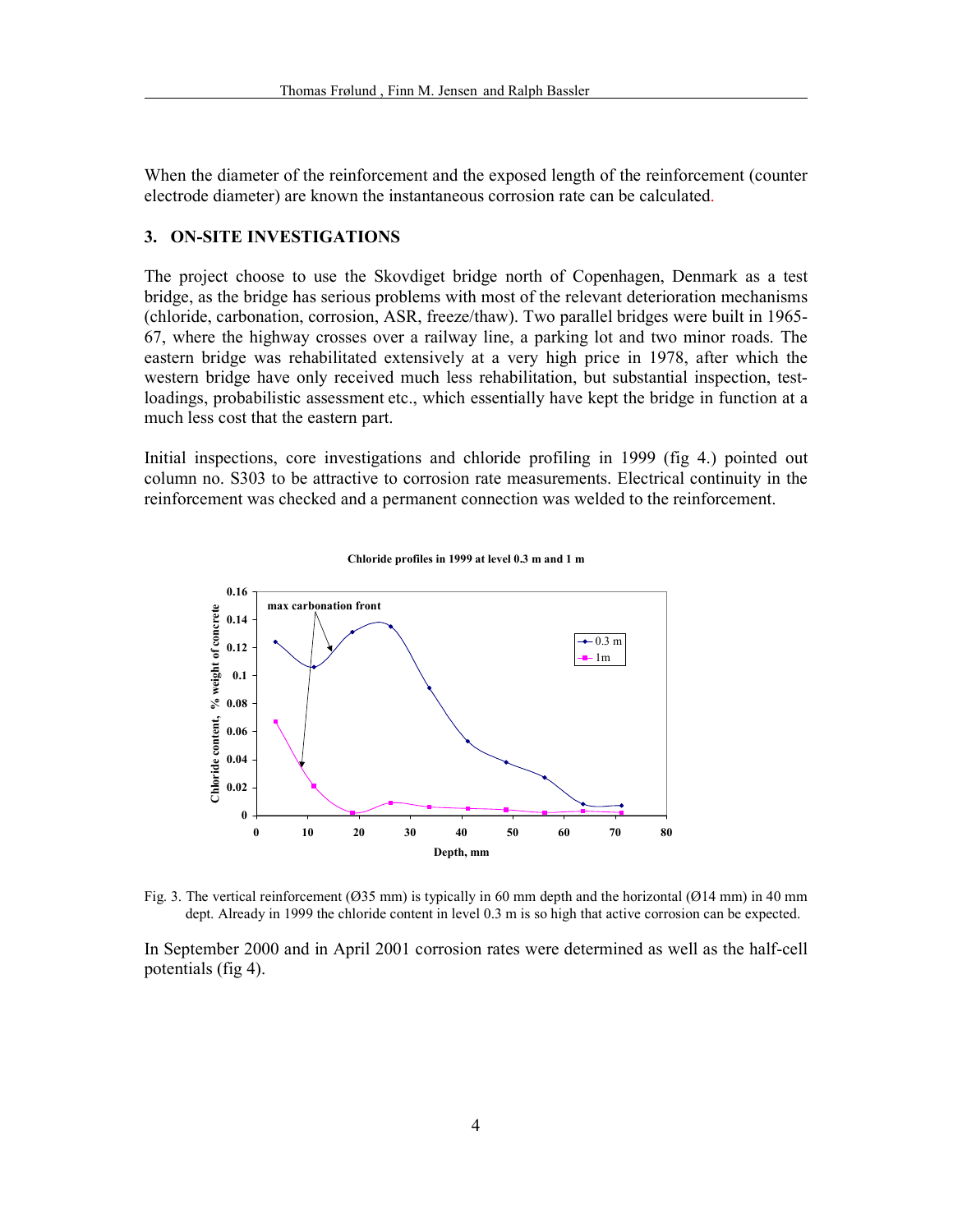

Column S303 : Corrosion rate ( $\mu A/cm^{2}$ )



Fig. 4. Half cell potentials and corrosion rates in September 2000

The corrosion rate is up to 32  $\mu$ A/cm<sup>2</sup> at 300 degrees as high as level 33 cm at a potential of – 300mV vs. CSE. At the same level at 90 degrees the corrosion rate is

 $7 \mu A/cm^2$  at a potential lower than  $-450 \text{mV}$  vs. CSE. The potential level here indicates lack of oxygen in agreement with the somewhat lower corrosion rate.

The differences of corrosion rates in September 2000 and April 2001 are shown in fig. 5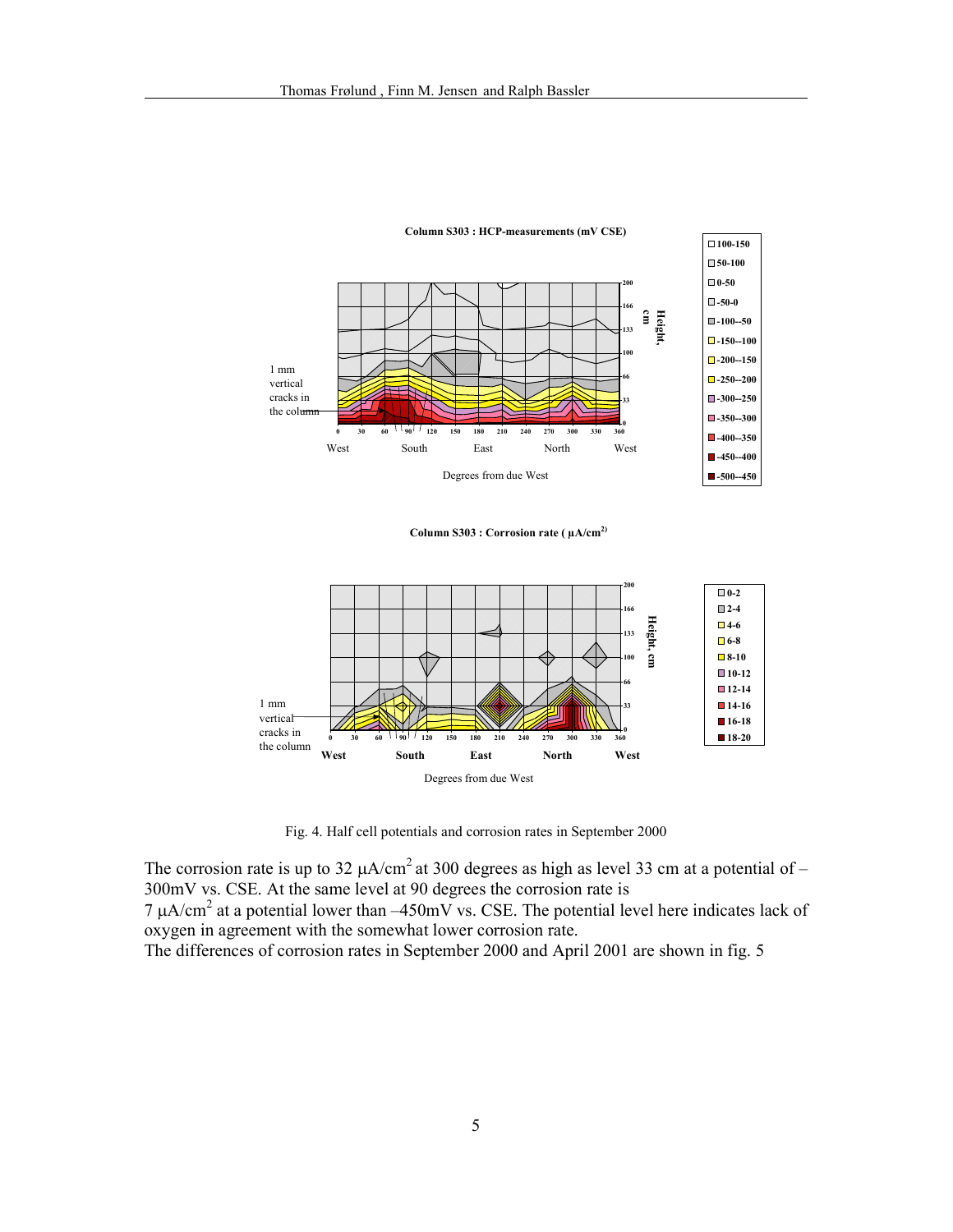

Fig.5 Difference in corrosion rate from September 2000 and April 2001

As reported in former work [7] there is a change in the corrosion rate over the year due to changes in temperature and water content in the pore water system. These data show that the changes at some points can change in either direction with a factor of at least 2.

Exposure of the reinforcement in 1999 at 90 degrees and at level 0.1m showed reinforcement cross section reduction in the range of 1-2 mm). A cross section reduction of 2 mm over 33 years corresponds to an average corrosion rate of approx.

 $5 \mu A/cm<sup>2</sup>$ . Assuming that the corrosion did not initiate before 10 years, increases the average corrosion rate to  $9\mu A/cm^2$ , which is with in the range of corrosion rates determined at this position by the GPM.

## 4. LABORATORY TESTS

Parallel to the on-site investigations a number of laboratory tests were made.

7 concrete test blocks were made with 2 reinforcement bars. These blocks were exposed to chlorides for 40 days and the corrosion rate was measured regularly by GPM to determine the variation of the corrosion rate over time (fig 6).



Fig.6. Variation of corrosion rates determined by GPM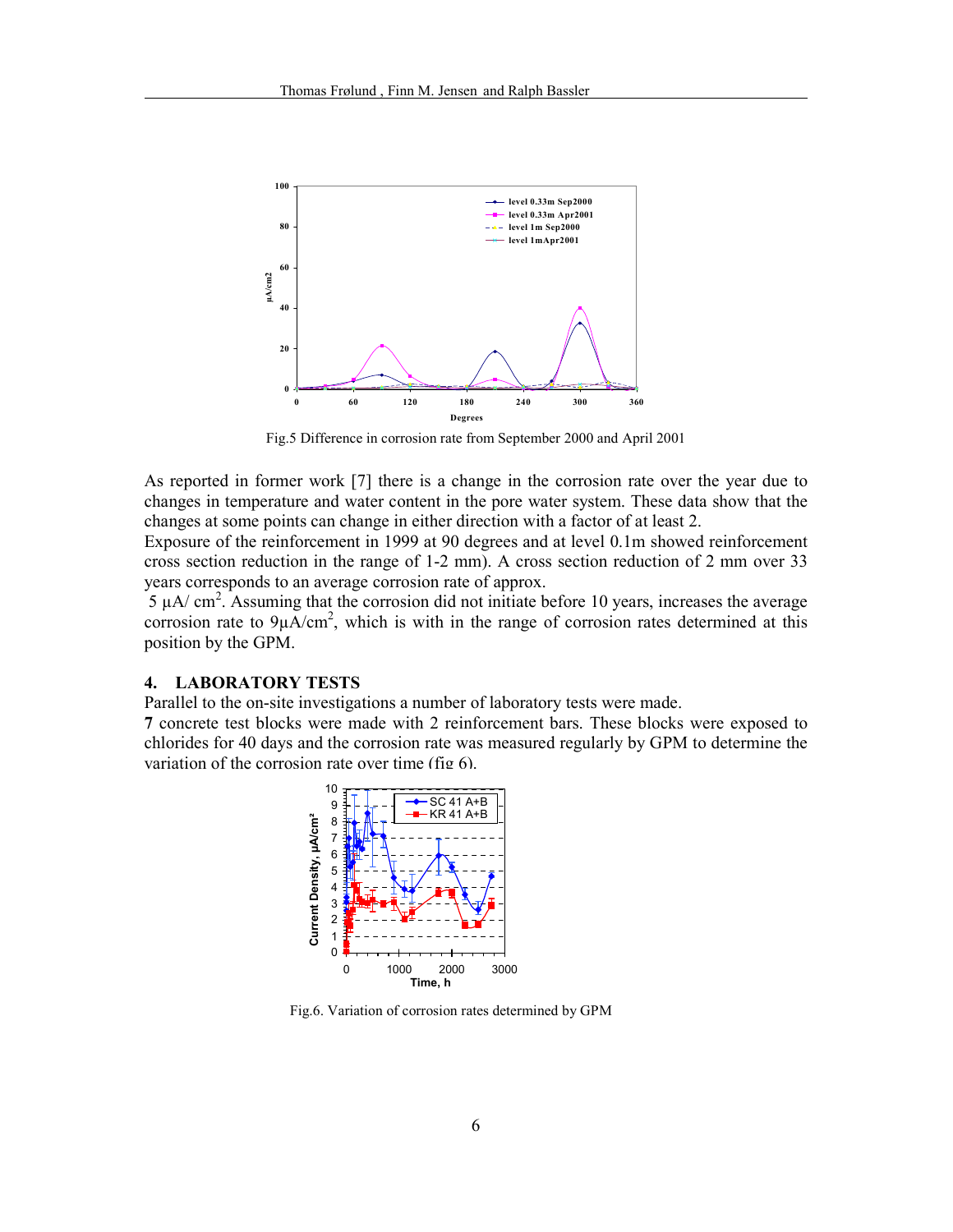At the end of the exposure time, the blocks were crushed and the reinforcement was cleaned for corrosion products. The weight loss of every reinforcement bar was determined and by means of Faradays law translated to  $\mu A/cm^2$ . As the weight loss corresponds to the average corrosion rate it has been necessary to integrate the corrosion rates as determined by GPM over time in order to compare the results.

|                          | Weight loss                                  | <b>GPM</b>       |                                   |
|--------------------------|----------------------------------------------|------------------|-----------------------------------|
| Description              | Avg.<br>Corr.rate<br>$\mu$ A/cm <sup>2</sup> | mV vs.<br>Ag/AgC | Avg.<br>Corr.rate<br>$\mu A/cm^2$ |
| bar A                    | 4.6                                          | $-345$           | 3,11                              |
| bar B                    | 4,8                                          | $-334$           | 2,47                              |
| bar A and B<br>connected | 4,7                                          | $-345$           | 5,24                              |

There is a good correlation between the corrosion rates determined by GPM and the rates determined by weight loss. The under estimation of the rate at the bars not connected is probably due to the length of the bars. When the bars are not connected the spread out of the Guard ring current is limited and will influence the confined area.

## 5. CONCLUSIONS

It is important to emphasise that the obtained corrosion rate is an instantaneous average rate for the confined area that strictly apply to the measuring conditions.

To overcome this problem it was necessary to integrate the frequent corrosion rate measurements over time in the laboratory for comparison of the corrosion rate determined by weight loss measurements. The results from the laboratory show very good correlation between corrosion rates determined by weight loss and corrosion rates determined by GPM.

Corrosion rates obtained on-site by the galvanostatic pulse method (GPM) are comparable to average corrosion rates calculated from actual cross section loss at places where the actual corroding area is the same as the confined area.

It is obvious that wrong estimation of the amount of reinforcement fx.3 bars parallel or crossing make the average corrosion rate to high but also cracks and delamination are often the reason for wrong corrosion rate estimates.

For lifetime predictions a more detailed knowledge of the daily and seasonal changes of corrosion rate is required in order to obtain meaningful values. It is essential to combine the corrosion rate measurements on-site with fx. post mounted corrosion and chloride sensors or a number of other NDE methods to determine the concrete integrity and penetration rates.